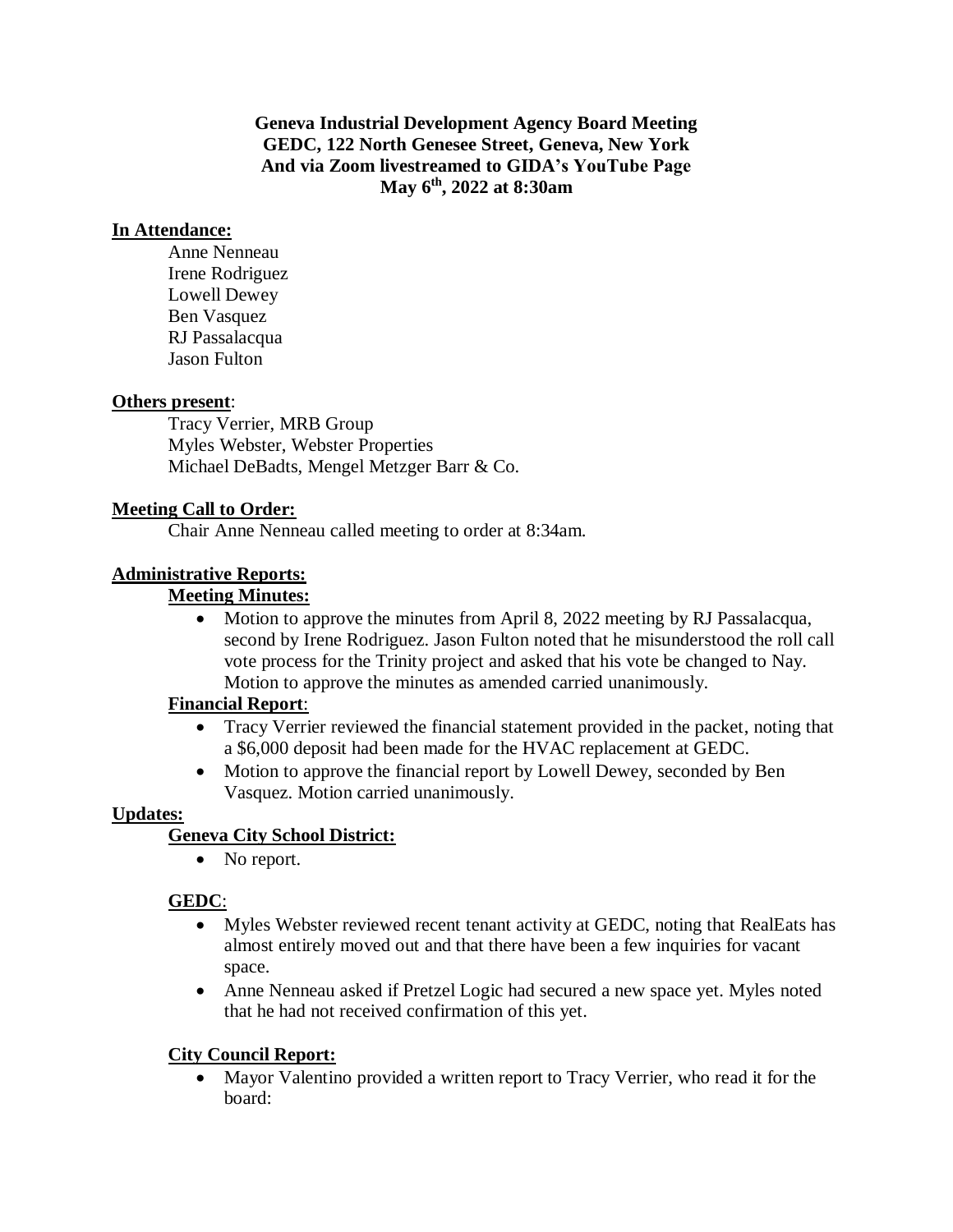- o The City Manager search has been narrowed to finalists and in person interviews have been conducted. The current status is that deliberations and negotiations are occurring with top candidates. Hopeful to have final appointment on June 1st agenda
- o DRI construction continues, but there have been some minor delays with material availability. Castle St major work is complete, finishing touches remain. 5 & 20 road diet is under construction. There have been complaints fielded for various reasons, and some of that input has been constructive and taken into consideration.
- o The City is looking to develop a committee to plan events to celebrate the City's 125th anniversary, with the events targeted for January 2023.
- o The Comptroller position is receiving positive applicant responses from several qualified candidates.
- o The City has responded to a report of inappropriate screen saver activity in the GPD facility. An Investigation started April 21st, the morning after they were notified, and it is ongoing.

# **IDA Projects:**

- FLX Hospitality is still planning to move into the kitchen space, but that lease with the City is still being negotiated. Tracy Verrier reached out to see if they need any assistance from the IDA, and there may be a request at the next meeting. Jason Fulton asked in the lease negotiation will include an increase in rent. Anne Nenneau explained that the kitchen is leased from GEDC to the City, and then the City negotiates subleases for that space. As such, the rent to GEDC will not change.
- The Trinity project will likely not close until the fall when construction financing is ready, but Tracy Verrier and Harris Beach are trying to keep lines of communication open in the meantime.
- American Tower paperwork is still outstanding.
- There is an update on the Gateway parcel that will need to be discussed in executive session.
- Tracy Verrier and one of her MRB colleagues had a meeting with county economic development because the Henkel/Zotos PILOT expired as of the 2022 county/city taxes. The county colleagues reached out to see if they needed any further assistance, but there has not been indication of that yet. Ideally, any future incentives for the facility will be done through the Geneva IDA.
- Tracy Verrier explained that she had been working with the city recently to correct a billing issue for the Geneva Land PILOT, which was for the Tops gas kiosks. The issue has now been resolved and the PILOT is up to date. It will also expire soon.

## **New Business:**

## **2020-21 Audit Review**

Michael DeBadts noted that there are two substantive updates to the draft audit content, but neither impact the financial figures themselves. The opening letter with audit opinion was not updated correctly for the draft. He noted that this year's audit will have a similar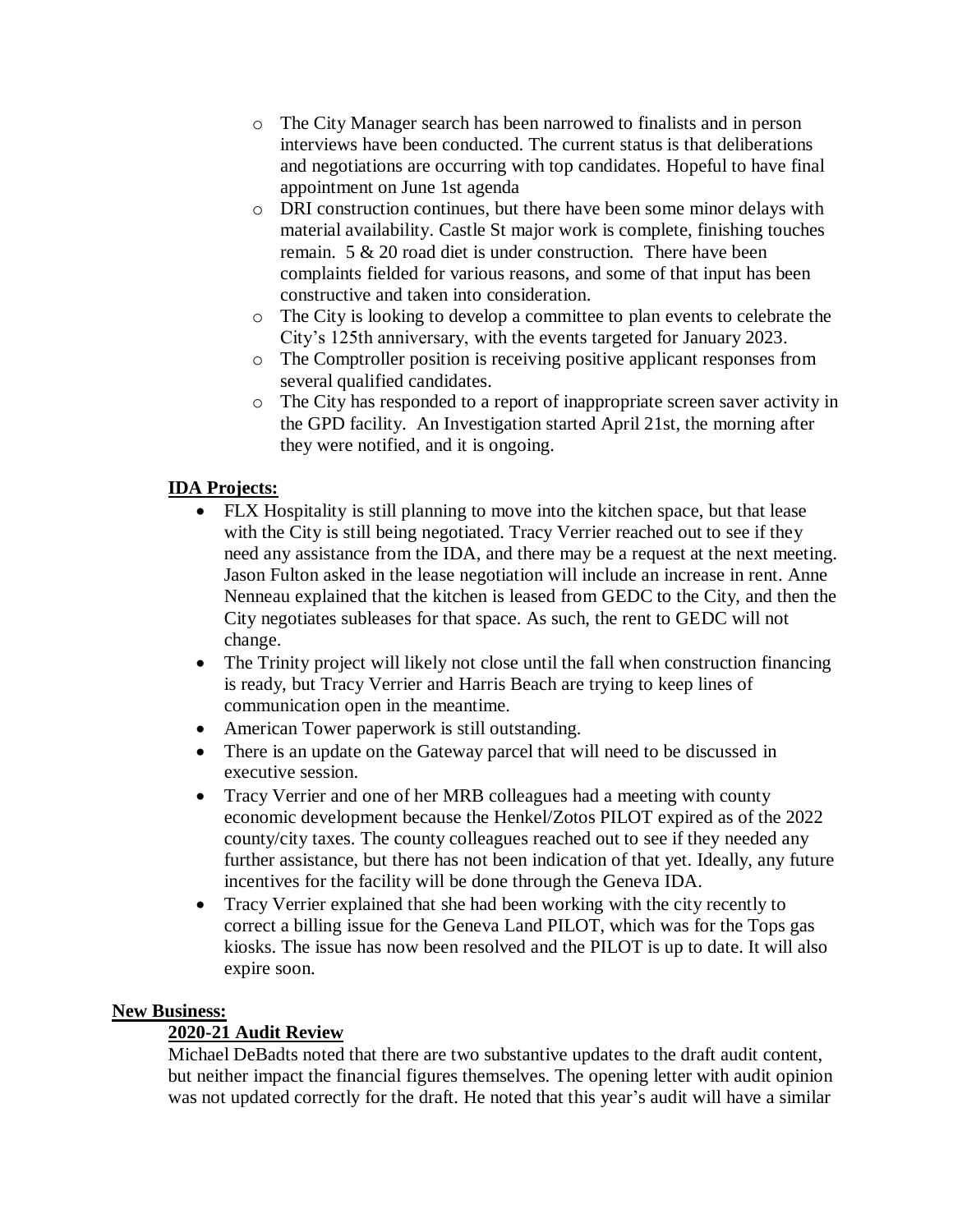opinion to last year due to some missing financial documentation from the GEDC during the management transition. He also noted that the closing schedules have been reformatted, and that they will update the management responses from legal counsel and the bank when they are received.

Anne Nenneau asked if documentation is in better shape for the 2021-2022 audit based on what he has seen thus far. Michael agreed that things seem to have improved and that the next audit should be cleaner.

• Motion to approve the 2020-21 audit with the discussed updates by Irene Rodriguez, seconded by RJ Passalacqua. Motion carried unanimously.

# **PARIS Reporting Review**

Anne Nenneau noted that there had been some compliance issues with the website, but those are being addressed. Tracy Verrier explained that there are some additional policies that will need to be approved, and that she would bring those to a future meeting.

Tracy provided an overview of the PARIS documents included in the meeting packet and noted to following changes that need to be made to the PARIS Annual Report given information received since downloading the version in the packet:

- The financial figures from the audit will be added.
- The PILOT Payment Due per Agreement for Geneva Land will be updated to reflect the corrected amount.
- The report from DCMB included sales tax exemptions of \$57,450 and 8 construction jobs.

Tracy also noted that the Operations & Accomplishments report and Measurement report were reformatted from previous years.

• Motion to approve the 2020-21 PARIS documents with the discussed updates by Ben Vasquez, seconded by Irene Rodriguez. Motion carried unanimously.

## **Report from Marketing Committee**

Anne Nenneau explained that a joint marketing committee with members from the IDA and LDC was held the previous week. While numerous items were discussed, the main takeaway was the need for a dedicated economic development staff person at the City. As such, the group drafted a position statement to be sent to City Council encouraging the to fund and hire such a position in the 2022-23 budget. Tracy Verrier explained that the LDC had approved the statement at a board meeting on Wednesday, and the statement had been sent to the BID for their consideration as well.

• Motion to approve position statement by Lowell Dewey, seconded by RJ Passalacqua. Ben Vasquez abstained as he had not reviewed the statement, all else voted in favor. Motion carried.

## **Executive Session**

• To discuss the proposed sale or lease of real property.